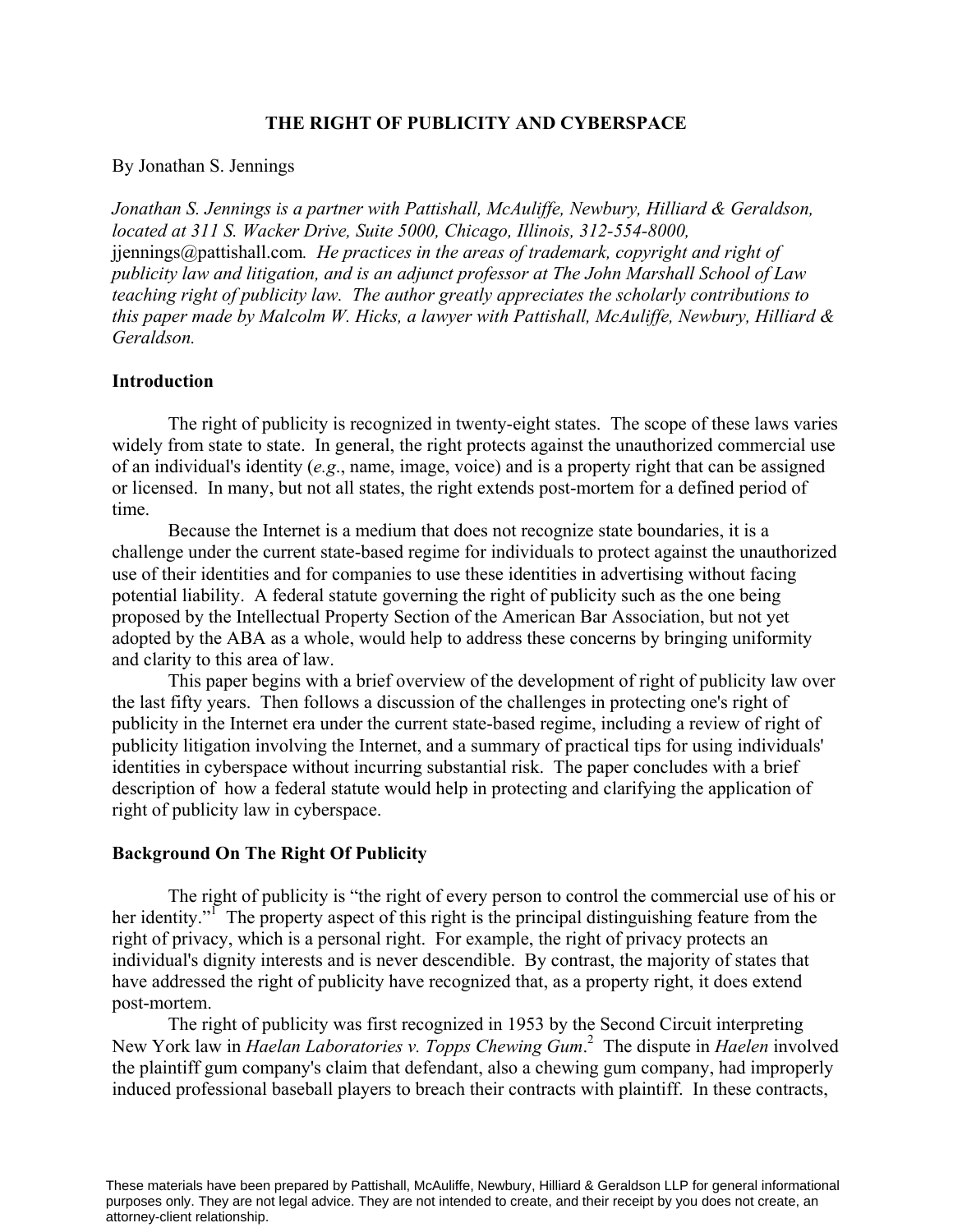the players had granted the plaintiff gum company the exclusive use of their photographs in connection with the sale of baseball cards with gum and had agreed not to grant similar rights to other gum companies. Defendant challenged the validity of the contracts on the grounds that they were merely waivers of right of privacy liability, and that the right of privacy itself was nontransferable. The court disagreed and coined a "right of publicity" that exists apart from the right of privacy. A person has an alienable right to the publicity value of one's photo, the court explained.<sup>3</sup> The court in *Haelen* did not label the right of publicity a property right, but it clearly distinguished this right from the right of privacy and rights conferred by trademark law.

Six years later, Professor Prosser clarified this distinction when he published his influential article, "Privacy,"<sup>4</sup> organizing the right of privacy doctrine into four distinct torts: (1) unreasonable intrusion upon another's seclusion; (2) public disclosure of private facts; (3) false light invasion of privacy; and (4) appropriation of another's name or likeness. This was an important article because it recognized "identity appropriation," otherwise known as one's "right of publicity," as a separate cause of action protecting both commercial and personal interests.

In the 1970's state codification of the right of publicity progressed rapidly. California enacted its statute in 1971.<sup>5</sup> Rhode Island adopted the right in 1972.<sup>6</sup> Massachusetts followed in 1973.<sup>7</sup> Virginia revised its 1907 appropriation statute in 1977.<sup>8</sup> Other state statutes enacted around this time include: Wisconsin in 1977,<sup>9</sup> and Nebraska in 1979.<sup>10</sup>

In 1977, the United States Supreme Court first acknowledged the right of publicity in *Zacchini v. Scripps-Howard Broadcasting Co.*<sup>11</sup> Though a narrow holding on the scope of this right under Ohio common law, *Zacchini* does differentiate the right of publicity from false light invasion of privacy and from defamation, and notes that state-law publicity rights create an economic incentive for performers. The Court in *Zacchini* also held that there is no inherent conflict between the right of publicity and the First Amendment.<sup>12</sup>

The number of reported cases dealing with a right of publicity grew steadily during the 1980s and 90s. In 1982, the Georgia Supreme Court considered whether the estate of Martin Luther King, Jr. could recover for the unauthorized production and sale of busts crafted in King's  $\mu$  The court held that the right of publicity was descendible, extended to celebrities and non-celebrities alike, and protected public and political figures in commercial uses not otherwise protected by the First Amendment. This case is an important example of how the right of publicity and First Amendment principles coexist.

In 1983, the Sixth Circuit in *Carson v. Here's Johnny Portable Toilets*<sup>14</sup> upheld the dismissal of unfair competition and invasion of privacy claims, but reversed the district court's finding that defendant's use of "Here's Johnny" for portable toilets did not use Carson's name or likeness in a way that would specifically identify Carson. The Sixth Circuit, applying Michigan law, reversed the district court's overly narrow definition and held that "a celebrity's legal right of publicity is invaded whenever his identity is intentionally appropriated for commercial purposes."<sup>15</sup> The court in this case recognized that someone can be identified even when an entire name is not used.

The Ninth Circuit in 1988 concluded in *Midler v. Ford Motor Co*. that California law protected against voice misappropriation.<sup>16</sup> The court reversed summary judgment for Ford, stating that Ford's use of a Midler sound-alike in its commercials – after Midler turned down the job – helped to show that Midler's identity had been misappropriated. With this case, the identity right, this time in the form of one's distinctive voice, expanded even further.

In 1992, the Ninth Circuit in *White v. Samsung Elec. Am., Inc.*, determined that under California common law, but not statutory law, the right of publicity protected a combination of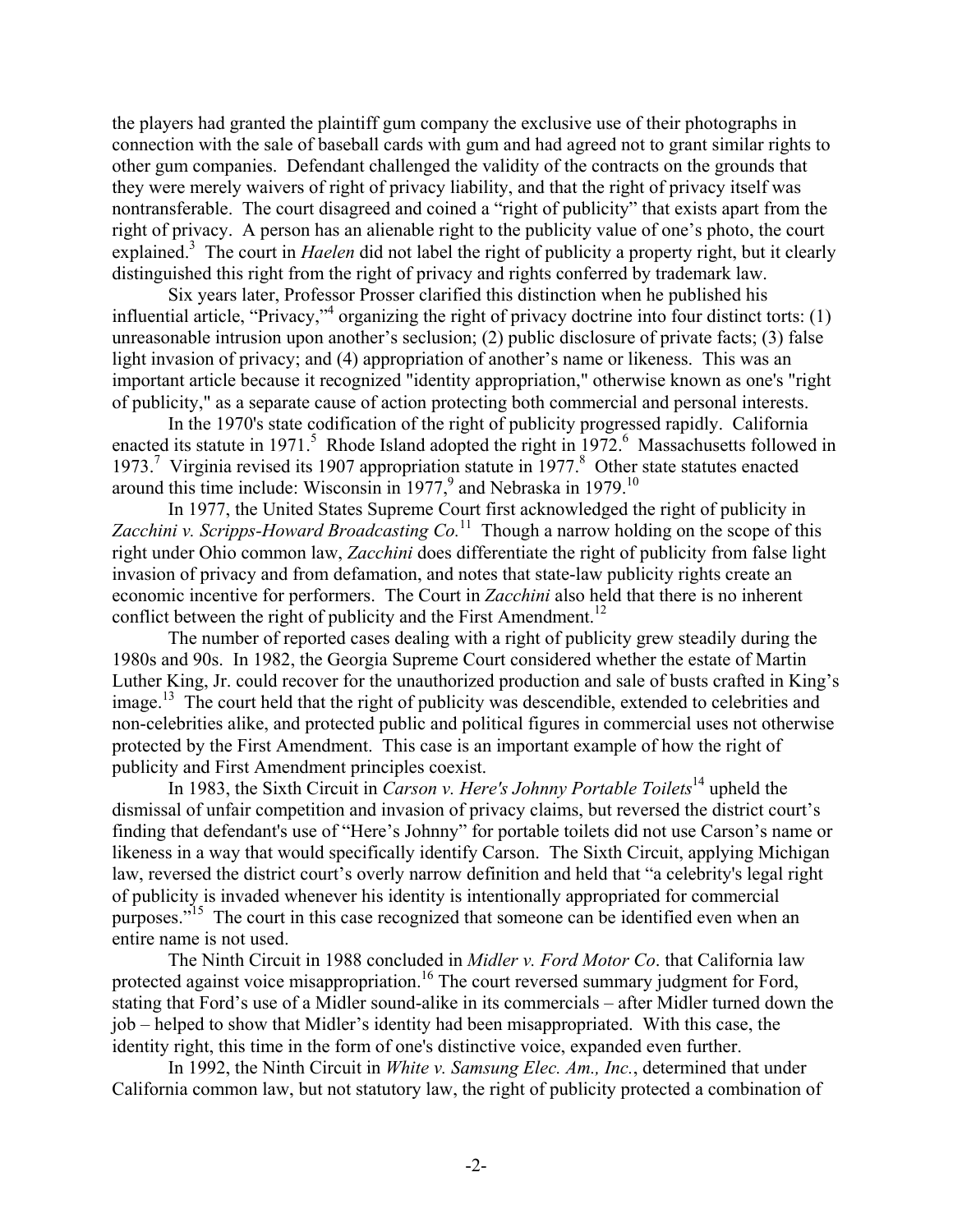elements – namely, a robot wearing a wig, dress, and using gestures evocative of plaintiff Vanna White, in a set much like the *Wheel of Fortune* set—that were "meant to depict" her.<sup>17</sup> Defendant Samsung used the image of the robot to advertise its VCRs in a humorous manner meant to show what the future would be like and to indicate that Samsung VCRs would still be around. This case has been criticized as an unreasonable expansion of the identity right on the grounds that the robot at issue merely evoked rather than identified Vanna White and the robot itself could not be connected to Vanna White without including the set and wheel.<sup>18</sup> By stretching the concept of identity so far, the court arguably unduly restricted the possibilities for legitimate commercial parodies.

Robots returned in a case involving defendants' use of robots in bars that resembled plaintiff actors who had portrayed characters in the sitcom *Cheers*. 19 Plaintiffs in that case conceded that they had no rights to the *Cheers* characters; rather they claimed that the robots appropriated their personal rather than fictional identities. The court remanded the case to the district court for a determination of whether the robots indeed looked like the plaintiffs. Ultimately, the case settled. Distinguishing between an individual's own identity and the role the individual may play is a difficult task.<sup>20</sup> Nonetheless, like the Vanna White case, this decision has been criticized as stretching the identity right too far in recognizing a potential cause of action when the fictional character was not owned by the plaintiffs.

A few courts have found the right of publicity to be preempted by copyright law in certain circumstances.<sup>21</sup> Most courts, however, have not found this to be the case, because the right of publicity, with its focus on protecting someone's persona, is a separate right distinguishable from the scope of copyright law which protects works fixed in a tangible medium.<sup>22</sup> Nevertheless, this remains an issue that might be raised in a dispute over the use of someone's identity on the Internet.

Earlier this year, Spike Lee obtained a preliminary injunction against the use of "Spike TV" for a television network on the basis that this name identified him, $^{23}$  and Tiger Woods lost in his attempt to stop a sports artist from selling thousands of copies of his image.<sup>24</sup> These cases show the range of results that occur when an individual's identity is used in more traditional media – a spectrum that is magnified on the Internet.

Overall, the history of the right of publicity indicates a steady growth in its adoption and enforcement over the last fifty years, beginning with *Haelen* and extending through *Wendt* and other cases discussed below. However, the right has grown in fits and starts, is still not recognized in many states, and has resulted in a confusing patchwork. This patchwork becomes more difficult to navigate when the identity right at issue is used on the Internet.

#### **Right of Publicity Problems In The Internet Era**

The Internet poses a challenge to the current right of publicity regime because this regime is based on individual state statutory and common law rights. Currently, 18 states have codified the right and an additional 10 states recognize the right solely under common law; 22 states either do not recognize the right at all or have not addressed the subject. No state currently rejects the right of publicity on policy grounds and the clear trend among states is to adopt the right.<sup>25</sup> Thus, the right of publicity is well established.<sup>26</sup>

The problem is that state laws vary widely, leaving some individuals with extensive rights and others that are similarly situated with no rights. For example, some state laws require commercial value to inhere in the appropriated image before one can bring suit.<sup>27</sup> The majority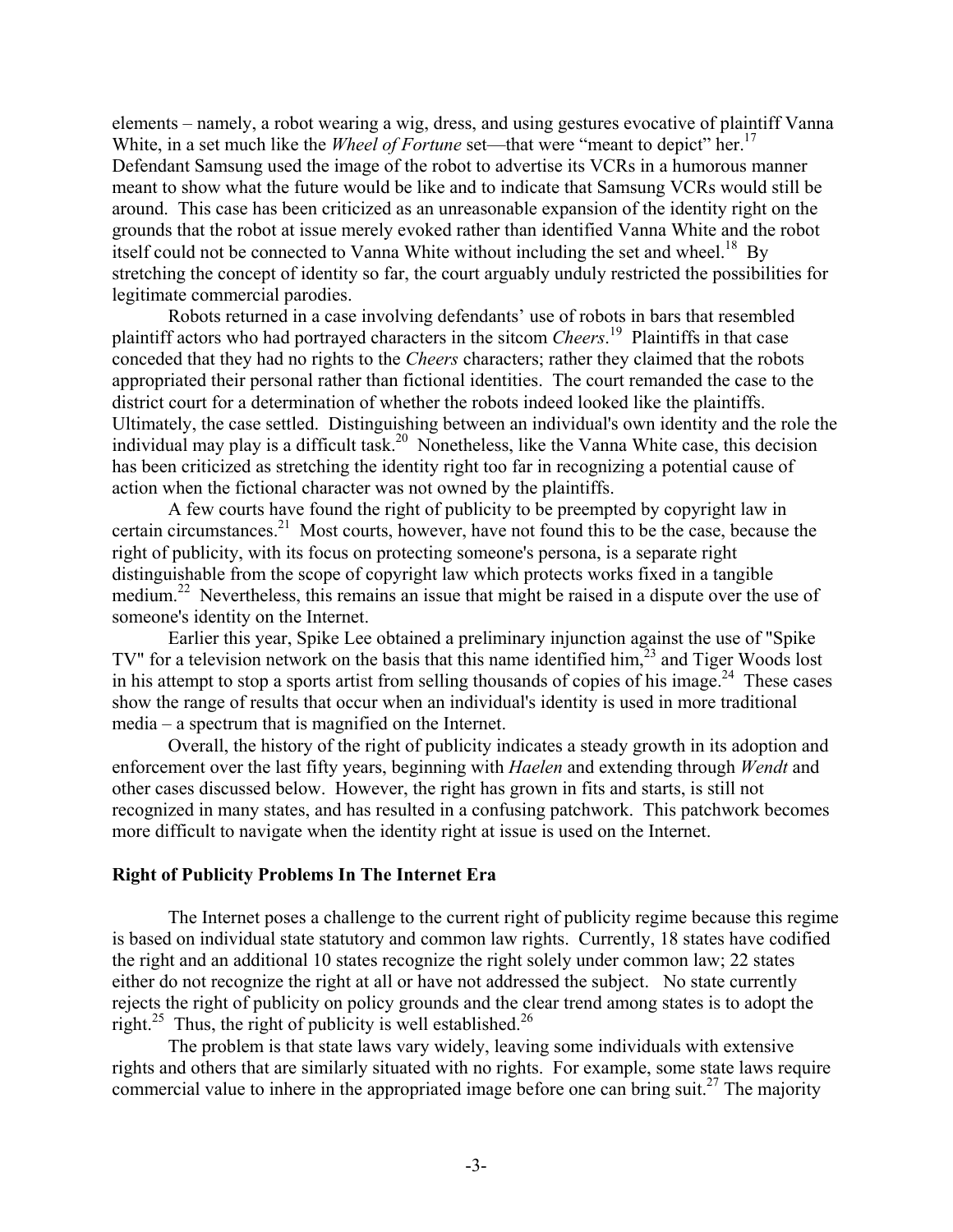rule, however, is that such value is either unnecessary or presumed.<sup>28</sup> Even within a single state, such as California, there are differences in the scope of the common law and statutory right of publicity that can lead to different results under each set of laws.<sup>29</sup>

The differences among state laws are even more pronounced when considering postmortem rights. There is no standard duration for post-mortem rights of publicity under current state statutes: either 10 years or—if continuously used in commerce—eternally,<sup>30</sup> 20 years,<sup>31</sup> 50 years,  $32\,60$  years,  $33\,70$  years,  $34\,$  and even 100 years.  $35\,$  Further, the common law in some states recognizes the survivability of the right, but does not specify its duration.<sup>36</sup> In New York and Wisconsin, the right covers only living persons.<sup>37</sup> In states that have not addressed the subject, the scope of post-mortem rights is anyone's guess. Currently, some otherwise similarly situated individuals have no post-mortem rights, some have uncertain rights, and still others have extensive rights depending upon which state's law applies to them.

Some state statutes also are complicated by reach-back provisions that extend the postmortem right of publicity for a certain period of time prior to the enactment of the statute to cover those who died before it came into effect. For example, Washington's statute "reaches back" 10 years to cover personalities that had no commercial value at the time of death, but 75 years if they had such value.<sup>38</sup> Texas<sup>39</sup> reaches back for 50 years. California<sup>40</sup> reaches back 70 years, and Indiana<sup>41</sup> arguably reaches back a whopping 100 years to potentially cover the heirs of Mark Twain/Samuel Clemens, who died in 1910! Illinois,<sup>42</sup> by contrast, does not have a reachback provision for its post-mortem right. Long reach-back provisions make determining the disposition of post-mortem rights difficult because a long deceased individual probably made no estate plans for a right that may not have existed during his or her lifetime. Additionally, over time, records concerning heirs are lost.

The differences in state right of publicity laws governing post-mortem rights and the impact of cyberspace are exacerbated by the differing state conflict of laws rules. For example, the law of the state of the decedent's domicile at death generally determines whether a postmortem right of publicity exists.<sup>43</sup> Other states, however, have applied the law of the state in which the tort occurred.<sup>44</sup> Therefore, determining which state's laws apply to a deceased individual is an uncertain process made more difficult if that individual, as many celebrities do, owned many residences in different states and countries at the time of his or her death. The Internet also raises right of publicity choice of law questions on an international level because, of course, Web sites bearing someone's identity can be seen anywhere. For example, the trustees of the Diana Princess of Wales Memorial Fund brought a right of publicity action, *inter alia*, to enforce Princess Diana's post-mortem rights based on the defendant's sale of jewelry, plates, and dolls bearing the Princess's name and likeness. Applying California law, the Ninth Circuit affirmed the finding that the claim failed because Great Britain, the Princess's domicile at the time of her death, did not recognize a post-mortem right. While this was not an Internet case, it illustrates the complexities of jurisdictional and choice of law issues that are commonly faced in cases involving Internet usage. Even when a court decides which state's law applies, it usually struggles over the scope of the injunction. Even within the same circuit, courts have differed about the scope of injunctions in right of publicity cases.<sup>45</sup> As noted by Eric J. Goodman in his article entitled *A National Identity Crisis: The Need For a Federal Right of Publicity Statute*:

There is also a question of whether an injunction issued under one state's law will have any effect on activities in another state. An injunction may easily be obtained in Tennessee, but it is not clear how far that injunction will reach. In New York, for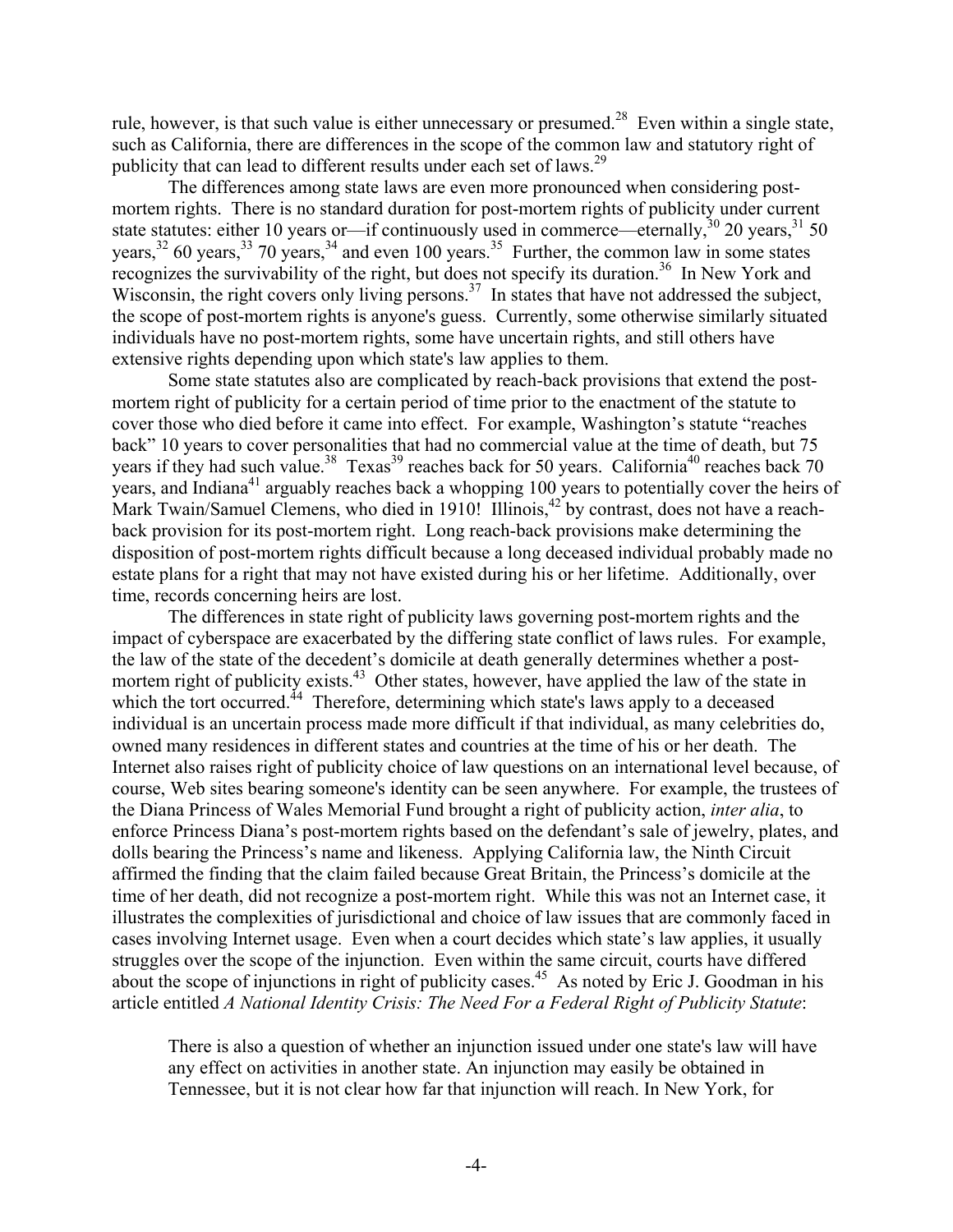example, courts have held that the state's publicity law does not extend to violations involving out-of-state sales. Lawyers cannot give their clients anything even resembling an unqualified opinion under the current scheme of various state laws. $46$ 

Overall, the disparity in state law impacts potential defendants as much as potential plaintiffs. With national advertising and the Internet, the right of publicity laws of all states come into play. Consider a firm preparing a national marketing campaign. Not only must that firm review potential liability along the axis of states that do and do not recognize the right, but it also must consider how the variation in the contours of the right from state to state impacts that potential liability, and then consider how states' different conflict of laws rules further complicate the matter. "It has become very difficult for lawyers to properly advise their clients on right of publicity matters because parties tend to forum shop."47 Given this complexity, companies and advertising firms face unpredictable outcomes in potential litigation over the use of names, photographs, voices, or other indicators of an individual's identity when they have not sought the individual's consent. This is especially so when identities are used on the Internet where it is often unclear what state's laws apply.

### **Right of Publicity Litigation Involving The Internet**

The ease of establishing a Web presence has increased the possibilities for more individuals to exploit their identity rights for commercial gain while also leaving them vulnerable to having others exploit them as well. Most of the reported cases do not involve the right of publicity on the Internet directly, but raise issues that affect the use of identity rights in any media. One fairly straightforward case that did involve the right of publicity on the Internet is *Perfect 10, Inc. v. Talisman Communications Inc.*48 In that case, the court entered a default judgment and found that the defendant violated the plaintiff's right of publicity under the California statute when it posted nude photographs of models from plaintiff's magazine onto defendant's pornographic Web site. The models had all assigned their publicity rights in the photographs to Perfect 10. (The issue of assignments and licenses is covered in more detail below).

The development of computer animation and other methods of altering images using computers raises fundamental questions about whether someone is identifiable on the Internet and whether the right of publicity is implicated. *Pesina v. Midway Manufacturing Co.* was an early case involving computer animation in which the plaintiff brought an action based on the use of his distinctive martial arts style.<sup>49</sup> The plaintiff had modeled his moves, which were captured on a computer, for an arcade game. The arcade game was later reformatted for in-home versions and the plaintiff brought suit alleging the violation of his right of publicity. The court granted the defendant's summary judgment motion on the grounds that plaintiff's likeness lacked commercial value prior to the defendant's use, and that the likeness was not sufficiently recognizable. Even though Pesina was unsuccessful, it is easy to imagine a case in which the use of animation strays across the line and constitutes unlawful use of a person's identity. The ability to alter an individual's image also raises challenges in determining whether someone is identifiable on a Web site. The risk of liability often can be lessened by altering someone's image so that it is unrecognizable as long as that alteration in turn does not violate some other law or right, *e.g.*, copyright, moral rights, false light right of privacy, contractual right, etc.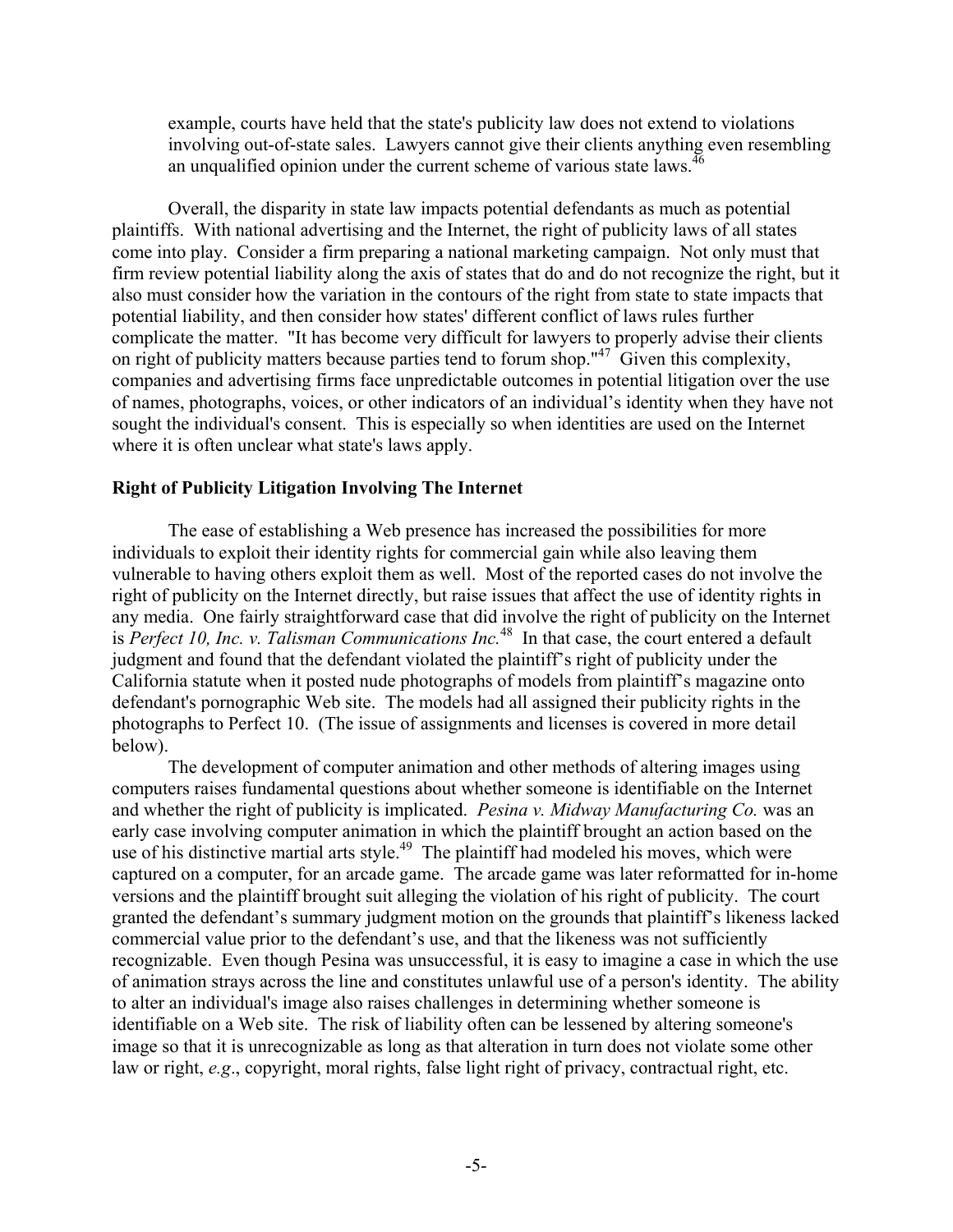In the context of the Internet, when Web sites are linked, framed, or hosted with a range of ever-changing content, there also exists the potential for "secondary liability" under right of publicity law. For instance, two years after the *Talisman* case, Perfect 10 was back in the Central District of California with another case in which it sued for a violation of its models' rights of publicity that it had obtained through assignments.<sup>50</sup> In particular, Perfect 10 was suing a party that operated an adult verification system, which allowed users to access, for a fee, thousands of third-party pornographic sites on the Internet. The defendant was not sued for a direct violation of the plaintiff's right of publicity. Instead, Perfect 10 asserted that the defendant was guilty of aiding and abetting the infringement under a theory of secondary liability because some of the Perfect 10's models' pictures were posted on the third-party Web sites without Perfect 10's permission. The court granted a preliminary injunction based on a "strong likelihood that Perfect 10 [would] succeed on its unfair competition claim to the extent it predicated liability on an aiding and abetting theory for the violation of Perfect 10's rights of publicity."<sup>51</sup> An interesting aspect of this case was that Perfect 10 was found to have standing to assert the rights of publicity for third-party celebrities who had not assigned their rights to Perfect 10 but who had complained to the defendant about the unauthorized posting of fake nude pictures. The court noted the competition between Perfect 10 and the defendant as one of the factors considered in arriving at this decision.<sup>52</sup> The court also found that Perfect 10 could enjoin defendant over the third-party rights because the interests of Perfect 10 and the third parties were sufficiently aligned and Perfect 10 already had identified the offending photographs which would be difficult for the third parties to accomplish on their own.<sup>53</sup>

Finally, while not strictly a right of publicity law, the Intellectual Property and Communications Omnibus Reform Act of 1999, enacted on November 29, 1999, and codified at 15 U.S.C. § 1129, creates a civil action against the act of registering someone else's name as a domain name with the intent to sell that domain name either back to the person with that name or to a third party for a profit. The Act applies only to domain names registered on or after November 29, 1999. If, however, a domain name that is registered before this date is later re-registered to a new entity, the Act will apply.<sup>54</sup>

# **Practical Tips For The Web Site Use Of Individuals' Identities**

The easiest way to avoid problems on the Internet is to obtain the right to use someone's identity through an assignment or license. Assignments and licenses are the means by which celebrities profit from the right of publicity.<sup>55</sup> In drafting any assignment or license agreement concerning the right of publicity,<sup>56</sup> it is important to properly define its scope, including: (1) the territory covered, such as the Internet as a whole or just particular Web sites; (2) the products or services in connection with which the identity can be used; (3) the particular identity right covered—such as voice or just image; (4) the duration of the license, whether it is exclusive, or non-exclusive and whether the licensee can sublicense or assign its rights; and (5) whether the rights involved extend post-mortem. It is also important to specify the state law governing the agreement.

Owners of Web sites that post people's photographs should have a procedure in place to obtain permission from the person photographed (for copyright law, the Web site owner also would need to have the permission of the photographer or owner of the copyright in the photograph). The right of publicity laws of several states require written and signed consents, including Illinois, Massachusetts, New York, Rhode Island, Virginia, and Wisconsin. Apart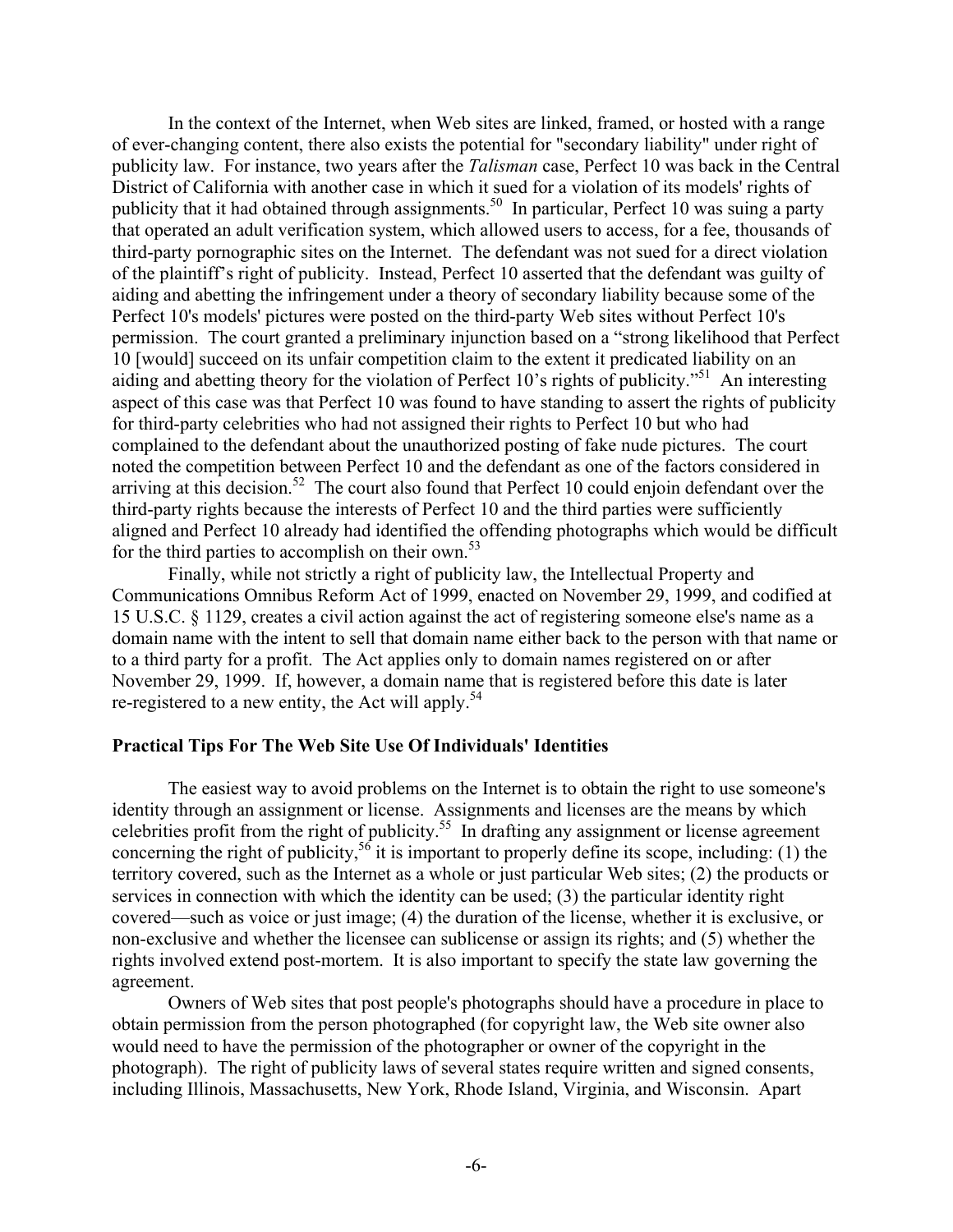from those six states, other states either do not require a signed document for consent or simply have yet to address the issue. Overall, it is advisable to memorialize an agreement in writing to avoid disputes over its scope.

For Web sites that post names, photographs, or other aspects of identity submitted by Internet users, *e.g*., matchmaking sites, it is particularly important to have an effective consent procedure that is not too cumbersome. A Web site operator can use a click-wrap<sup>57</sup> license/consent form that is electronically signed by those submitting photographs.<sup>58</sup> A verification system that confirms that the person portrayed or named in the photograph is in fact the person submitting the photograph and executing the consent form also will help to lessen the risk of fraudulent submissions. Such verification systems may require credit card information from Internet users and data that links this information to their home addresses. For sites that do not charge a fee, however, an effective verification system can be difficult to implement. Web site operators usually include warranty and indemnity clauses in their terms of use; however, Internet users who submit fraudulent photographs usually are difficult to locate and probably judgment-proof.

A consent verification process probably would not shield a Web site operator from liability if that operator unwittingly posts someone's photograph without consent due to a forged consent form and false statements provided in the verification process. A court nonetheless may recognize the operator's innocent intent as a mitigating factor that will lead to a reduction of any damage award.<sup>59</sup> For example, in *Myers v. U.S. Camera Publishing Corp.*, the court recognized as a mitigating, but not excusing, factor, defendants' assumption that an agent who provided a picture had permission to do so; the court remanded the case to the trial court to determine how the damages should be affected. $60$ 

A consent verification procedure with obvious flaws, however, will not help. For example, in *Wood v. Hustler Magazine, Inc*., the court found Hustler liable for an invasion of privacy for the magazine's use of nude pictures which were stolen from the plaintiff's house and subsequently submitted for publication.<sup>61</sup> Although Hustler had an informal consent verification procedure, the court found it to be inherently defective and ineffectively applied. The procedure involved verification by telephone that the person consented to the publication, but the procedure was easy to cheat because the same person who gave the fraudulent consent simply could give his own phone number and confirm that consent. In another Hustler case, although the Seventh Circuit reversed and remanded the case for a new trial, it recognized that plaintiff's right of publicity was violated when nude pictures of her appeared in Hustler instead of Playboy Magazine.<sup>62</sup> The plaintiff had consented to the use of her nude photographs only in Playboy, and Hustler had relied upon a forged release. Although these Hustler cases involved particularly sensitive subject matter, they do underscore the importance of a thorough consent verification system.

Apart from taking steps to avoid the type of fraudulent submissions found in the Hustler cases, it is also important to stay within the scope of a license. If a Web site operator obtains a license for the use of an image on its site, that same license may not permit the use of the image on another site even if there is some type of co-branding arrangement between the Web site operators.

Even with a written consent, absent some type of consideration the consent to use someone's right of publicity probably would be deemed gratuitous. Some courts have held that gratuitous consents are revocable at will.<sup>63</sup> This means that a Web site operator should be ready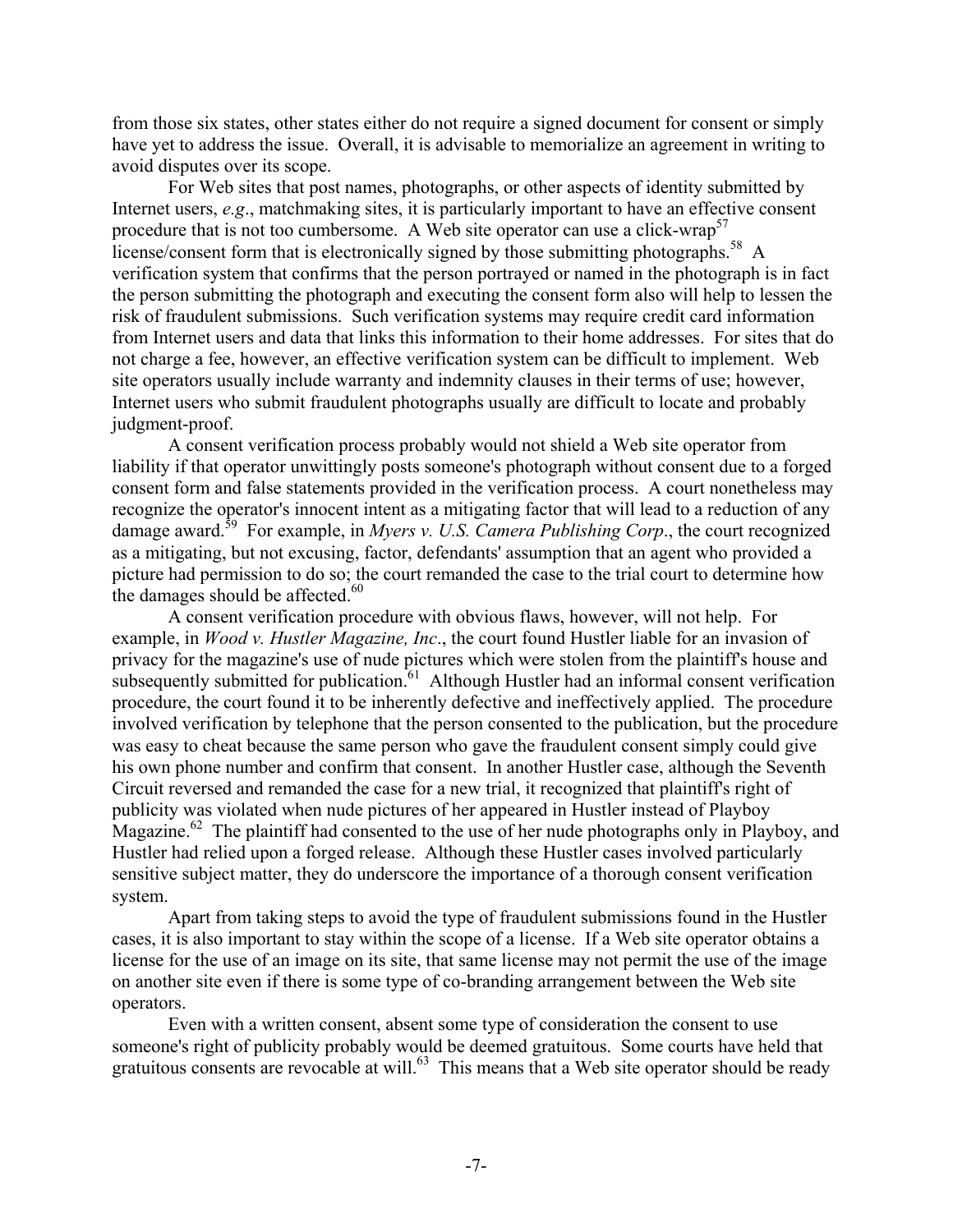to take down a photograph subject to a gratuitous consent as soon as it receives a credible objection to its use.

### **A Federal Right Of Publicity Statute Would Help In Cyberspace**

There is no federal right of publicity law. Such a law would bring uniformity, stability, and predictability to the current state-right regime - an important advancement especially in the Internet era. It also would solve the choice of law and copyright preemption problems encountered with state law.

Scholars have urged the adoption of a federal right of publicity. The leading commentator on right of publicity law and the author of a two volume treatise on the subject, Professor McCarthy, supports a federal right of publicity statute as have other scholars.<sup>64</sup> Courts appear to be hinting at the need for a federal statute. One court, noting the "general constitutional policy of maintaining uniformity in intellectual property laws… [gave] attention to the entire available body of case law" in deciding a right of publicity case.<sup>65</sup>

Finally, the preemption of state law through a federal statute is important. Preemption will create a consistent body of law that will help those who want to use another's identity right understand the risk involved. Without preemption, the addition of a federal right would merely further complicate an already confusing body of law by adding yet another layer to the mix.

#### **Conclusion**

The right of publicity has become more of a concern to individuals seeking to protect their identities and for those seeking to use individuals' identities without incurring substantial risk. The Internet has both expanded the possibilities for individuals to exploit their identity rights, while at the same time creating new challenges for enforcement. A federal statute, such as the one being proposed by the Intellectual Property Law Section of the ABA, would help to resolve these problems.

 $\overline{a}$ 

- $6$  Rhode Island § 9-1-28.
- $<sup>7</sup>$  Mass. Gen. Laws Ch. 214 § 3A.</sup>
- 8 Va. Code Ann. § 8.01-40 (Michie 1999).
- $9$  Wis. Stat. § 895.50(b).

<sup>&</sup>lt;sup>1</sup> J. Thomas McCarthy, The Rights of Publicity and Privacy 1:3 (2d ed. 2000).

<sup>2</sup> 202 F.2d 866 (2d Cir. 1953), cert. denied, 346 U.S. 816, 98 L. Ed. 343, 74 S. Ct. 26 (1953).

 $3$  *Id.* at 868.

<sup>&</sup>lt;sup>4</sup> William L. Prosser, Privacy, 48 Calif L. Rev. 383 (1960).

 $5$  California Civil Code § 3344.

<sup>10</sup> Neb. Rev. Stat. § 20-202.

 $11$  433 U.S. 562 (1977).

 $12\,433$  U.S. at 579 (holding that while Ohio may provide a privilege for the press in the circumstances at issue, "the First and Fourteenth Amendments do not require it to do so").

<sup>&</sup>lt;sup>13</sup> Martin Luther King, Jr. Ctr. v. Am. Heritage Prods., Inc., 250 Ga. 135 (1982).<br><sup>14</sup> 698 F.2d 831 (6<sup>th</sup> Cir. 1983).

<sup>&</sup>lt;sup>15</sup> Id. at 837; see also Hirsch v. S.C. Johnson & Son, Inc., 90 Wis. 2d 379, 280 N.W.2d 129, 137 (Wis. 1979). (finding use of the name "Crazylegs" for female shaving gel violated the right of publicity of a professional football player known by that nickname).

<sup>16 849</sup> F.2d 460 (9th Cir. 1988); *See also Waits v. Frito-Lay, Inc*., 978 F.2d 1093 (9th Cir. 1992).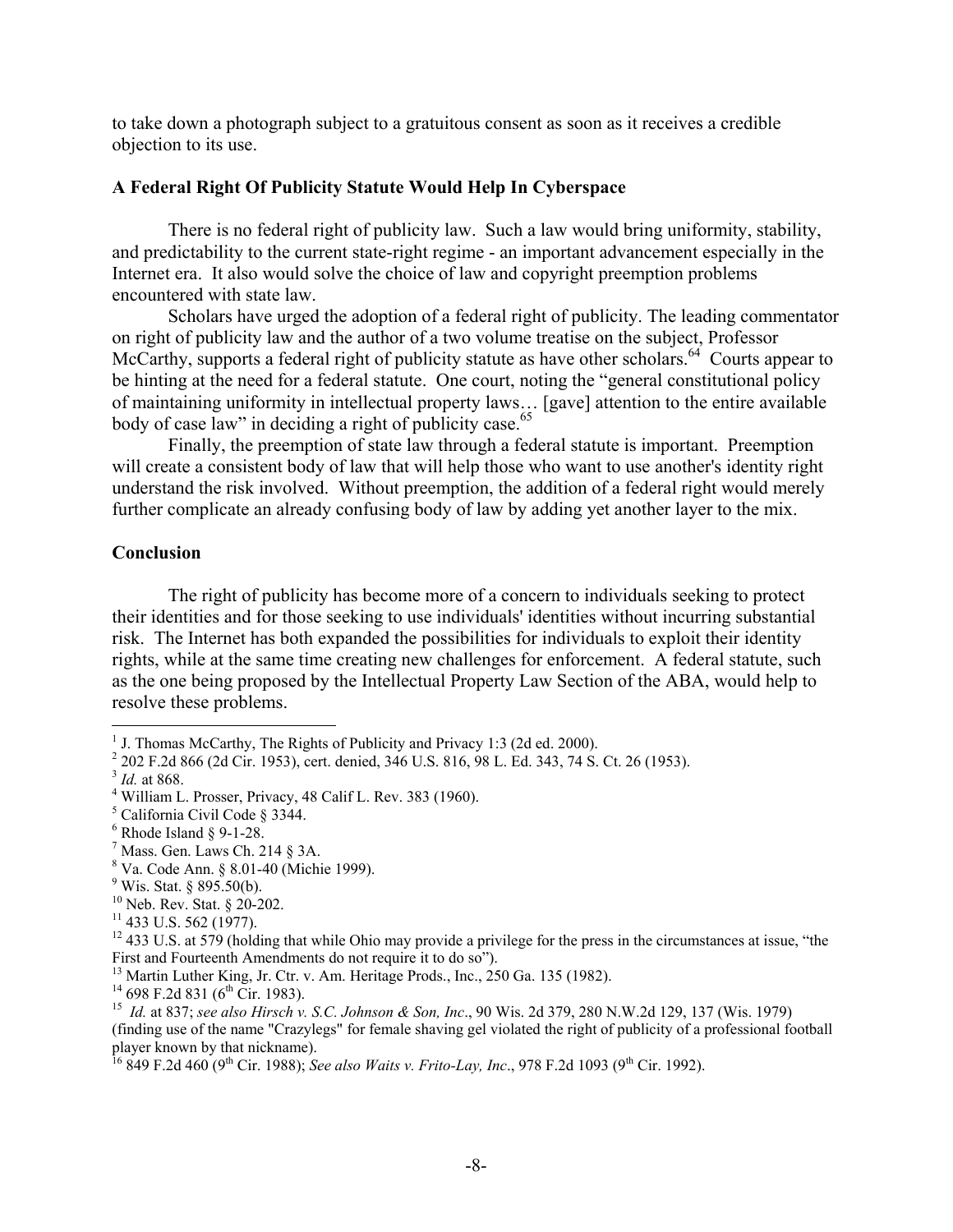<sup>17</sup> *White v. Samsung Elec. Am., Inc.*, 971 F.2d 1395 (9<sup>th</sup> Cir. 1992); *accord Landham v. Lewis Galoob Toys, Inc.*, 227 F.3d 619 ( $6<sup>th</sup>$  Cir. 2000) (recognizing the expanding scope of the Right that "is now generally understood to cover anything that suggests the plaintiff's personal identity").<br><sup>18</sup> See Judge Kozinski's dissent in *White v. Samsung Elec. Am., Inc.*, 989 F.2d 1512 (9<sup>th</sup> Cir. 1992).

<sup>19</sup> Wendt v. Host Int'l, Inc., 125 F.3d 806 (9<sup>th</sup> Cir. 1997).<br><sup>20</sup> See McFarland v. Miller, 14 F.3rd 912 (3d Cir. 1994) (court reversed and remanded case for determination of whether McFarland's individual identity had become inextricably linked to the character Spanky).

<sup>21</sup> *Baltimore Orioles, Inc. v. Major League Baseball Player Ass'n*, 805 F.2d 663 (7th Cir. 1986); *Toney v. L'Oreal* U.S.A., Inc., 2002 U.S. Dist. Lexis 21229 (N.D. Ill.).<br><sup>22</sup> See Downing v. Abercrombie & Fitch, 265 F.3d 994 (9<sup>th</sup> Cir. 2001).<br><sup>23</sup> Spike Lee v. Viacom, Inc., No. 11008003 (New York 2003). This case has settled. See<br>http

*http://stacks.msnbc.com/935945.asp.*<br><sup>24</sup> *ETW Corp. v. Jireh Publishing, Inc.*, 332 F.3d 915 (6<sup>th</sup> Cir. 2003).<br><sup>25</sup> 2 McCarthy Right of Publicity and Privacy § 6:3.<br><sup>26</sup> *See Restatement (Third) of Unfair Competition (1* 

<sup>27</sup> See, e.g., *Cheatam v. Paisano Publications, Inc.*, 891 F. Supp. 381, 386 (W.D. Ky. 1995) (noting that plaintiffs do not need national celebrity but must show "significant 'commercial value'"); *accord Landham v. Lewis Galoob Toys, Inc.*, 227 F.3d 619 (6<sup>th</sup> Cir. 2000); *Pesina v. Midway Mfg. Co.*, 948 F. Supp. 40, 42 (N.D. Ill. 1996) ("There is no evidence that [plaintiff's] name, likeness or persona had such [commercial] value prior to the plaintiff's association with [the video game at issue]....").

<sup>28</sup> See, e.g., Ainsworth v. Century Supply Co., 693 N.E.2d 610, 614 (Ill. App. 1998) (finding that plaintiff's image conferred a benefit on defendant); 1 McCarthy § 4.1[C][3] ("[T]he majority and better view is that everyone, including the non-celebrity, does indeed have a Right of Publicity.").

<sup>29</sup> See White v. Samsung Elec. Am., Inc., 971 F.2d 1395 (9<sup>th</sup> Cir. 1992) (finding no cause of action under the California statute, but recognizing one under California common law).

30 Tenn. Code Ann § 47-25-1101 (1984).

31 Va. Code Ann. § 8.01-40 (Michie 1999).

 $32\,765$  Ill. Comp. Stat. Ann. 1075/1 et seq. (West 1999).

33 Ohio Rev. Code § 2741.01 (2000).

 $^{34}$  Cal. Civil Code §§ 3344, 3344.1 (Deering 2000).

 $35$  Ind. Code § 32-13-1-8.

<sup>36</sup> *See*, *e.g., Jim Henson Prod. v. John T. Brady & Assoc*.*,* 867 F.Supp. 175 (S.D.N.Y. 1994) (construing Connecticut law); Martin Luther King Jr. Center v. Am. Heritage Prod., Inc., 296 S.E.2d 697 (Ga. 1982); *Nature's Way Prod.,*

*Inc. v. Nature-Pharma, Inc.*, 736 F. Supp. 245 (D. Utah 1990).<br><sup>37</sup> N.Y. Civ. Rights Law §§ 50-51; Wis. Stat. § 895.50; see *Heinz v. Frank Lloyd Wright Found.*, 229 U.S.P.O. 201, 206 (W.D. Wis. 1986) (construing Wisconsin law).

38 Rev. Code Wash § 63.60.040 (2000).

39 Tex. Civ. Code Ann. § 26.003.

 $40$  Cal. Civ. Code § 990.

41 Ind. Code § 32-13-1-8.

 $42$  765 Ill.  $1075/1$  et. seq.

43 Restatement (Second) of Conflict of Laws § 260 (1971); *Groucho Marx Prods., Inc. v. Day & Night Co*., 689 F.2d 317 (2d Cir. 1982); *Factors, Inc. v. Pro Arts Inc*., 652 F.2d 278 (2d Cir. 1981); *Jim Henson Prods. v. John T. Brady & Assoc*., 867 F. Supp. 175 (S.D.N.Y. 1994); *Joplin Enters. v. Allen,* 795 F. Supp. 349 (W.D. Wash. 1992);

<sup>44</sup> See McFarland v. Miller, 14 F.3d 912 (3d Cir. 1994); Prima v. Darden Rest., Inc., 78 F. Supp. 2d 337 (D.N.J.

2000) (same); *Elvis Presley Enterp., Inc. v. Capece*, 950 F. Supp. 783, 800 (S.D. Tex. 1996).<br><sup>45</sup> Compare Carson v. Here's Johnny Portable Toilets, Inc., 698 F.2d 831 (6<sup>th</sup> Cir. 1983) (nationwide injunction), and *Herman Miller v. Palazzetti Imports and Exports,* 270 F.3d 298, 327 (6<sup>th</sup> Cir. 2001) (injunction limited to certain states because of disparities in their laws).

<sup>46</sup> 9 J. Art & Ent. Law 227, 244 (1999). <sup>47</sup> *Id.* 

<sup>48</sup> 2000 U.S. Dist. LEXIS 4564 (C.D. Cal. Mar. 27, 2000).

 $49$  948 F. Supp. 40 (N.D. Ill. 1996).

<sup>50</sup> *Perfect 10, Inc. v. Cybernet Ventures, Inc*., 213 F. Supp. 2d 1146 (C.D. Cal. 2002).